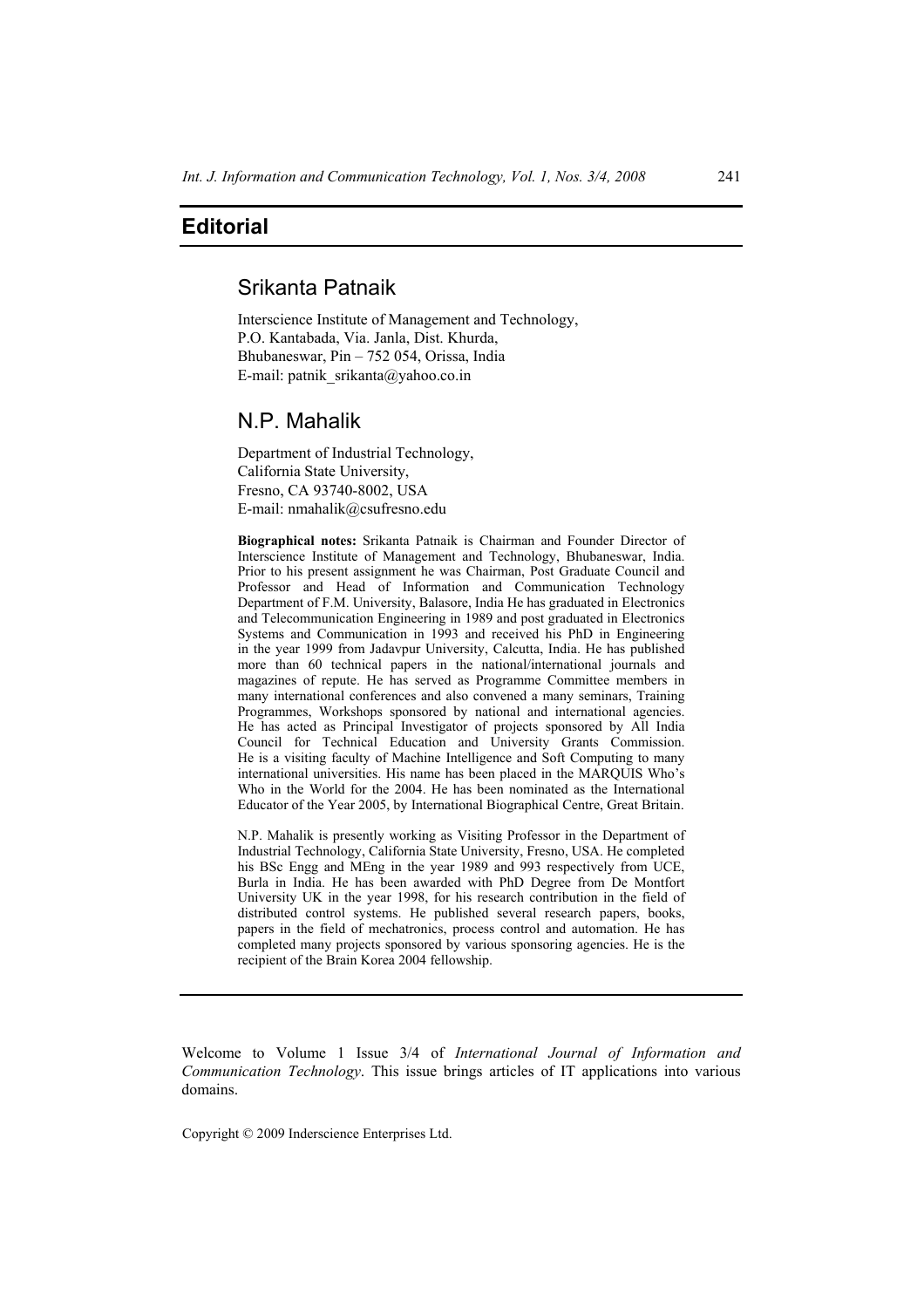### 242 *S. Patnaik and N.P. Mahalik*

The first paper of this issue entitled 'Framework for exercising I/O exception handling code' by Michael W. Bigrigg discussed an architecture which provides a means for developers to exercise exception handling code during the coding phase of development. In this paper Bigrigg presented the results of developing several SWEI prototypes for I/O systems: data intensive applications, wireless handheld applications, storage systems, and network applications.

The second paper by Phillip Fitch entitled 'A model of pulse signals above 100 MHz in the electromagnetic environment' describes a model of pulses generated by a multitude of varying sources, together with the environmental noise, both naturally generated and from human sources. The model is use in the evaluation of processing algorithms utilising traditional digital signal processing and Artificial Intelligence (AI) techniques.

The third paper entitled 'Maximising productivity by controlling influencing factors in commercial software development' by Sanjay Mohapatra elaborates on the technique for improvement of productivity of software project through vendor services management. The next paper entitled 'Traditional Business Intelligence vis-à-vis real-time Business Intelligence' by Jayanthi Ranjan discusses about the research and practices of Business Intelligence (BI) solutions for process centric applications. This paper also explains traditional and real-time business intelligence and their role in business firms.

The paper entitled 'Effect of congestion on the performance of IEEE 802.11 network' by A.K. Jain et al. presents the overview on IEEE 802.11 networks and issue of congestion in them. In the next paper entitled 'A framework to derive web page context from hyperlink structure', Naresh Chauhan and A.K. Sharma surveyed and analysed a dataset of about 100 web pages of different categories from Open Directory Project (ODP) and summarised that cohesive text surrounding the anchor in the form of full sentences and non-cohesive text present elsewhere in the in-link web pages provides rich semantic information about a target web page, which in turn can be considered as the context of the target web page.

In the paper entitled 'System state coverage through automatic test case generation', M. Sarma and R. Mall proposed a method to automatically generate system test cases to achieve coverage of system states based on Unified Modeling Language (UML) models constructed during a normal development process. In the next paper entitled 'Hybrid wavelet based LPC features for Hindi speech recognition' Aditya Sharma etal., presented hybrid features for speech recognition that uses linear prediction in combination with multi-resolution capabilities of wavelet transform.

In the paper entitled 'Performance analysis of call outage in CDMA communication network for soft handoff', Amit Dixit and S.C. Sharma, analysed the effect of margin of power by varying cell distance ratio and outage probability (*P*out) by varying margin of power for soft handoff using SWP software. In the paper 'Location finding using computer vision based approach', Ashfaqur Rahman et al., proposed a method for finding the location of a moving robot in an arena using an image processing approach. The main idea is to find some reference objects in the arena from the images captured by a camera and find a mapping between the size of the object in the image and the physical distance of the object.

In the paper entitled 'A comprehensive solution to ATM network planning and bandwidth management using Genetic Algorithm' Susmi Routray et al., proposed a cost effective ATM physical network design using Passive Optical Network. In the paper entitled 'Periodicity estimation of Dynamic Textures', Khalid Zaman Bijon et al.,